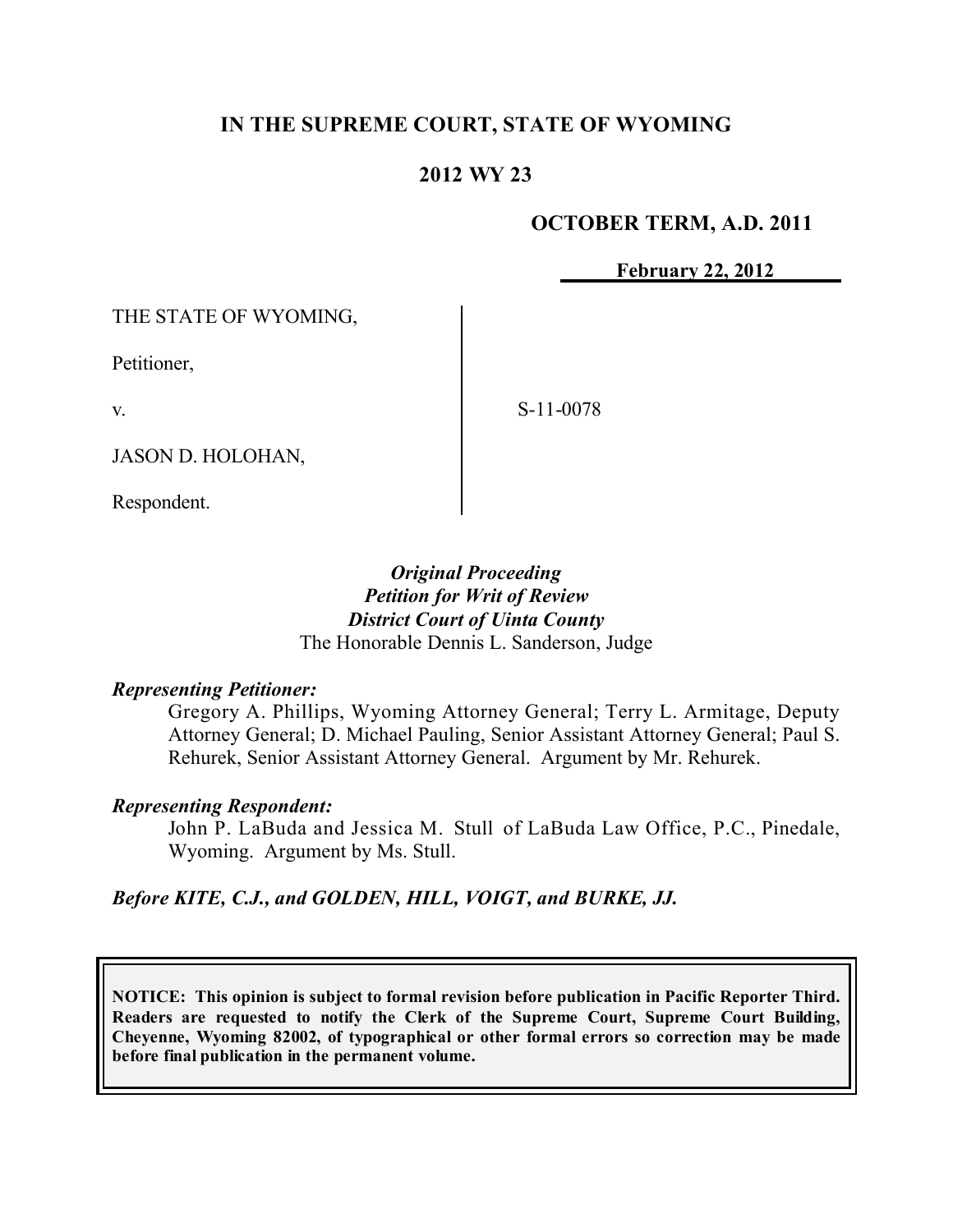## **KITE, Chief Justice.**

[¶1] After initiating a traffic stop, a Wyoming Highway Patrol trooper found marijuana in Jason Holohan's vehicle. Mr. Holohan was charged with two counts of possession of a controlled substance with intent to deliver. He filed a motion to suppress the evidence seized during the search of his vehicle, claiming the trooper lacked probable cause or reasonable suspicion to justify the traffic stop at the time he activated his flashing lights and could not use events occurring after activating his lights to justify the stop. The district court agreed and granted the motion. The State filed a petition for writ of review of the district court's order which this Court granted. We reverse.

### **ISSUE**

[¶2] The State presents the issue for this Court's determination as follows:

Does the Fourth Amendment require reasonable suspicion for a traffic stop to exist at the moment an officer makes his show of authority (activating his light bar), and may traffic violations occurring after the show of authority be used to establish reasonable suspicion for the stop?

Mr. Holohan restates the issue as follows:

The District Court correctly ruled that, under the Fourth Amendment to the United States Constitution, reasonable suspicion must exist at the moment a law enforcement officer makes a "show of authority" that compels a person to some action. Therefore, traffic violations made by a non-fleeing motorist that occur after a show of authority cannot be used to retroactively establish the reasonable suspicion required to initiate the traffic stop.

### **FACTS**

[¶3] On July 13, 2010, Trooper Brandon Dyson was on patrol on Interstate 80 in Uinta County, Wyoming. At approximately 7:30 a.m., he was parked in the median parallel to the highway facing west watching oncoming eastbound traffic. His drug sniffing dog was in the seat directly behind him. He observed a vehicle coming toward him at approximately 10 miles per hour under the posted speed limit. He estimated that it was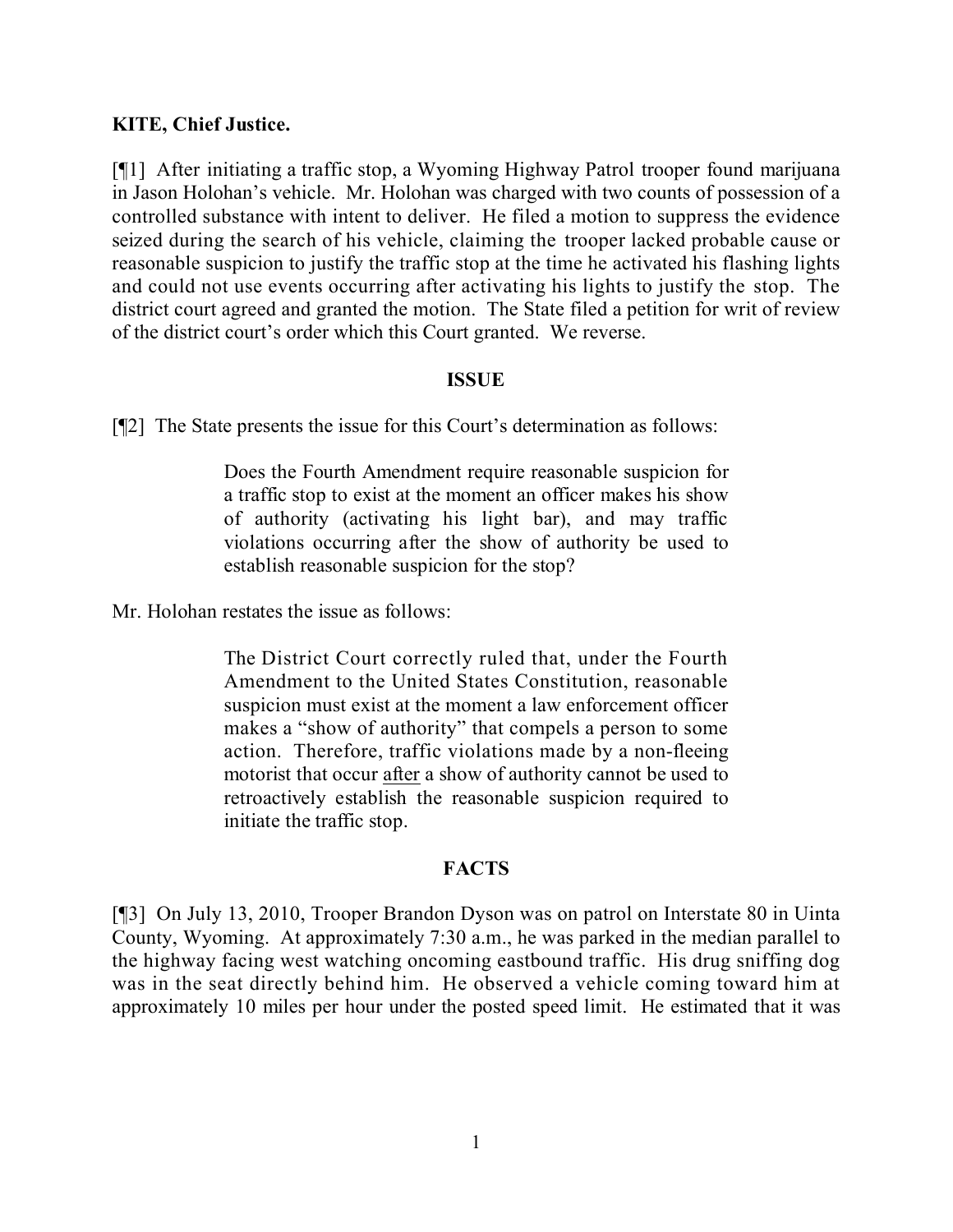traveling 65 miles per hour in a 75 mile per hour zone.<sup>1</sup> As the vehicle approached his patrol car, Trooper Dyson observed it slow rapidly. He watched the vehicle as it passed his location. He continued to watch and, when the vehicle was approximately 100 yards away, he saw both of its right side tires cross approximately one foot over the fog line and remain over the line for a distance of 100 to 150 feet before crossing back into the lane.

[¶4] Trooper Dyson pulled onto the highway and followed the vehicle. According to his affidavit, he saw the vehicle cross over the center line and the fog line. Based upon his observations, he made the decision to initiate a traffic stop. Before activating his flashing lights, however, he moved into the passing lane and pulled up next to the vehicle to get a look at the driver and check whether he was wearing his seat belt. He then pulled back and activated his flashing lights. The vehicle continued eastward for approximately two miles, swerving side to side as it traveled. When the vehicle did not stop, Trooper Dyson turned on his siren. The vehicle then pulled off the highway onto an exit ramp and stopped. Trooper Dyson saw the driver and one of the passengers switch places.

[¶5] Trooper Dyson pulled up behind the vehicle, got out of his patrol car and approached the driver's side door. The person in the driver's seat was not the person he had observed driving when he had pulled up parallel to the vehicle on the highway. He requested the occupants' identification, the vehicle registration and proof of insurance. There was no proof of insurance. He asked Mr. Holohan, who had been driving prior to the stop, to come back to the patrol car. Trooper Dyson began filling out citations when another trooper arrived. He asked the trooper to finish the citations while he ran his dog around the vehicle. The dog alerted. The troopers searched the vehicle and found what later tested positive as marijuana. Mr. Holohan was charged with two counts of possession of marijuana with intent to deliver in violation of Wyo. Stat. Ann. §§ 35-7- 1031(a)(ii) and 35-7-1014(a) and (d)(xiii) (LexisNexis 2009).

[¶6] Mr. Holohan filed a motion to suppress the evidence seized in the search of his vehicle. He argued that Trooper Dyson did not have reasonable suspicion of criminal activity justifying the initial stop of his vehicle. After a hearing, the district court found the evidence did not support Trooper Dyson's testimony that the vehicle crossed the fog or center lines several times before he decided to initiate the traffic stop; therefore, he did not have even a reasonable suspicion justifying using his flashing lights to stop the vehicle. The district court further found the evidence that the vehicle swerved erratically after the unsupported show of authority could not be used against Mr. Holohan.

 <sup>1</sup> In his affidavit signed the day of the stop Trooper Dyson stated only that he estimated the vehicle's speed. At the suppression hearing in November of 2010, however, Trooper Dyson testified that he confirmed the vehicle's speed of 65 mph with his radar.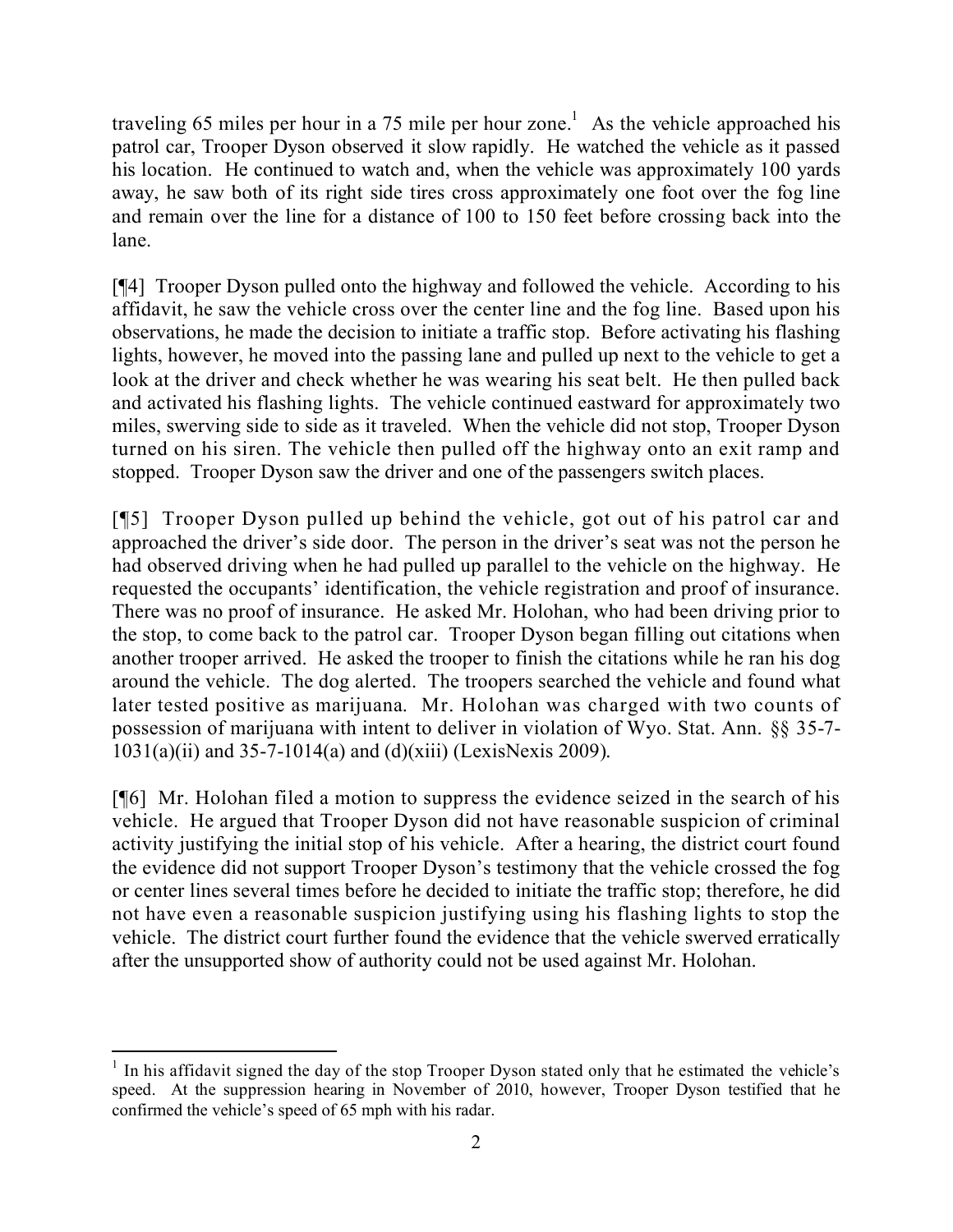[¶7] The State filed a motion for reconsideration arguing that Mr. Holohan was not seized within the meaning of the Fourth Amendment until he pulled off the highway and stopped his vehicle at which point Trooper Dyson had seen the vehicle swerving side to side and had probable cause justifying the stop. After a hearing, the district court reaffirmed its earlier conclusion that Trooper Dyson did not have probable cause or a reasonable suspicion warranting the use of his flashing lights to stop the vehicle and any evidence obtained after that illegal show of authority must be suppressed as fruit of the poisonous tree. The district court entered an order denying the State's motion to reconsider and an order granting Mr. Holohan's motion to suppress. The State filed a motion to stay further proceedings in district court until it had filed a petition for writ of review in this Court and received a ruling on the petition. The district court granted the motion. The State filed its petition in this Court, which we granted.

### **STANDARD OF REVIEW**

[¶8] When reviewing a decision on a motion to suppress evidence we defer to the district court's findings on factual issues unless they are clearly erroneous. *Nava v. State*, 2010 WY 46, ¶ 7, 228 P.3d 1311, 1313 (Wyo. 2010). We view the evidence in the light most favorable to the district court's decision because it is in the best position to assess the witnesses' credibility, weigh the evidence and make the necessary inferences, deductions and conclusions. *Id*. The constitutionality of a particular search and seizure, however, is a question of law that we review *de novo*. *Id*.

## **DISCUSSION**

[¶9] The Fourth Amendment to the United States Constitution protects individuals from unreasonable searches and seizures. A routine traffic stop constitutes a seizure within the meaning of the Fourth Amendment. *Tiernan v. State, Dep't of Transp.*, 2011 WY 143, 11, 262 P.3d 561, 565 (Wyo. 2011). The decision to stop a motorist is constitutional when an officer has probable cause to believe he or she has violated a traffic law or has a reasonable suspicion that the motorist is engaged in criminal activity. *Id.*

[¶10] The district court in the present case concluded that at the time Trooper Dyson activated his flashing lights he did not have probable cause or a reasonable suspicion of criminal activity to justify stopping the vehicle Mr. Holohan was driving. The district court based its conclusion on its finding that the video and other evidence did not support the trooper's testimony that the vehicle crossed the center or fog lines several times before he activated his lights. We have often said:

> In reviewing a trial court's ruling on a motion to suppress evidence, we do not interfere with the trial court's findings of fact unless the findings are clearly erroneous. We view the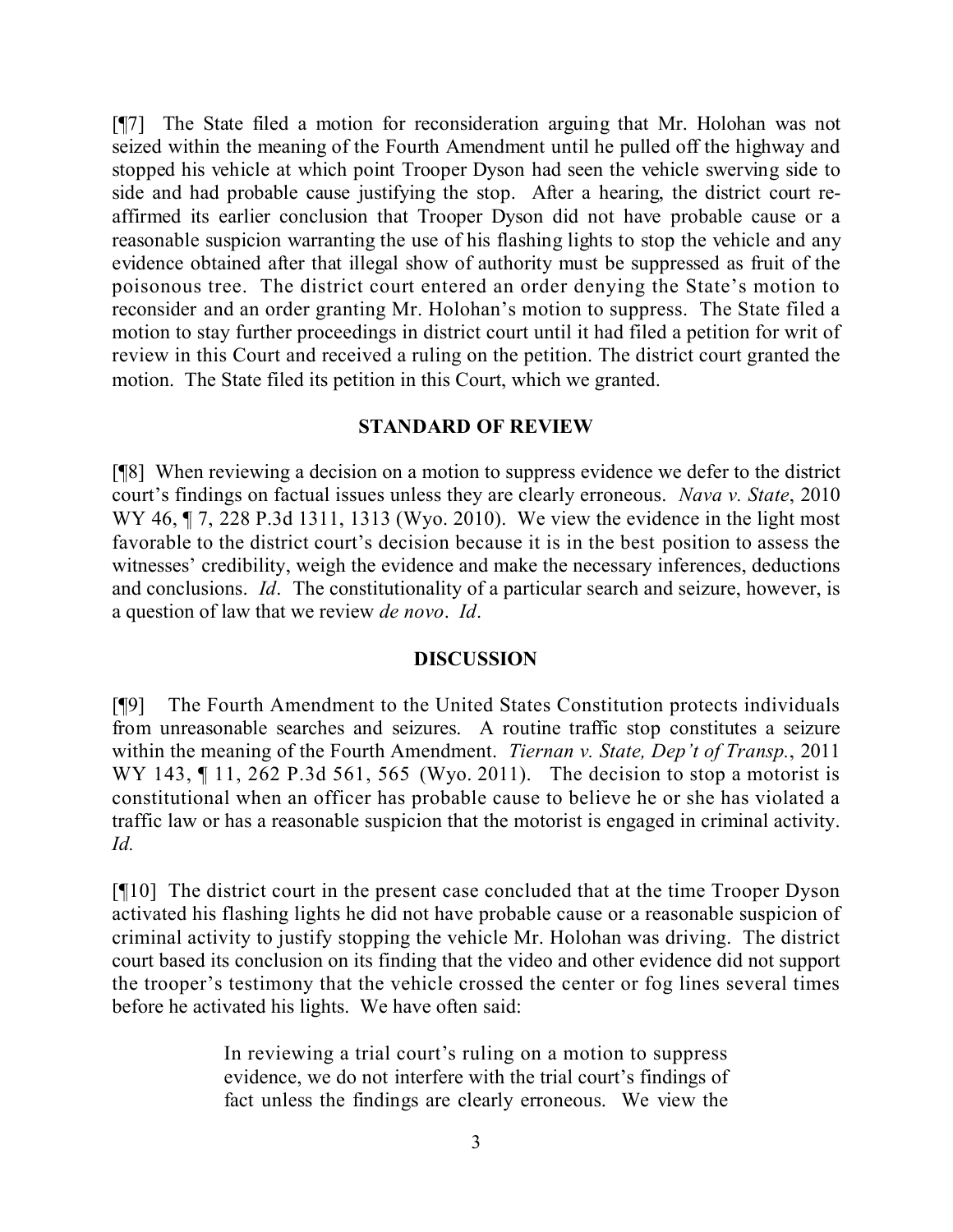evidence in the light most favorable to the trial court's determination because the trial court has an opportunity at the evidentiary hearing to assess the credibility of the witnesses, weigh the evidence, and make the necessary inferences, deductions, and conclusions.

*Holman v. State*, 2008 WY 54, ¶ 35, 183 P.3d 368, 377 (Wyo. 2008). Viewing the evidence in the light most favorable to the district court's determination, we will not interfere with its finding that the evidence failed to support Trooper Dyson's assertion that he had reasonable suspicion at the time he activated his lights. However, reviewing *de novo* the question of whether the ultimate seizure was constitutional, we conclude that it was.

[¶11] In *Terry v. Ohio*, 392 U.S. 1, 19 n.6, 88 S.Ct. 1868, 1879 n.6, 20 L. Ed. 2d 889 (1968), the Court said:

> [N]ot all personal intercourse between policemen and citizens involves "seizures" of persons. Only when the officer, by means of physical force or show of authority, has in some way restrained the liberty of a citizen may we conclude that a "seizure" has occurred.

[¶12] Justice Stewart expanded upon this principle in his concurrence in *U.S. v. Mendenhall*, 446 U.S. 544, 553-54, 100 S.Ct. 1870, 1877, 64 L. Ed. 2d 497 (1980), stating:

> We adhere to the view that a person is "seized" only when, by means of physical force or a show of authority, his freedom of movement is restrained. Only when such restraint is imposed is there any foundation whatever for invoking constitutional safeguards. The purpose of the Fourth Amendment is not to eliminate all contact between the police and the citizenry, but "to prevent arbitrary and oppressive interference by enforcement officials with the privacy and personal security of individuals." *United States v. Martinez-Fuerte*, 428 U.S. 543, 554. As long as the person to whom questions are put remains free to disregard the questions and walk away, there has been no intrusion upon that person's liberty or privacy as would under the Constitution require some particularized and objective justification.

[¶13] Since *Mendenhall*, Justice Stewart's concurrence has been cited as establishing the following test for determining when a seizure has occurred: "a person has been 'seized'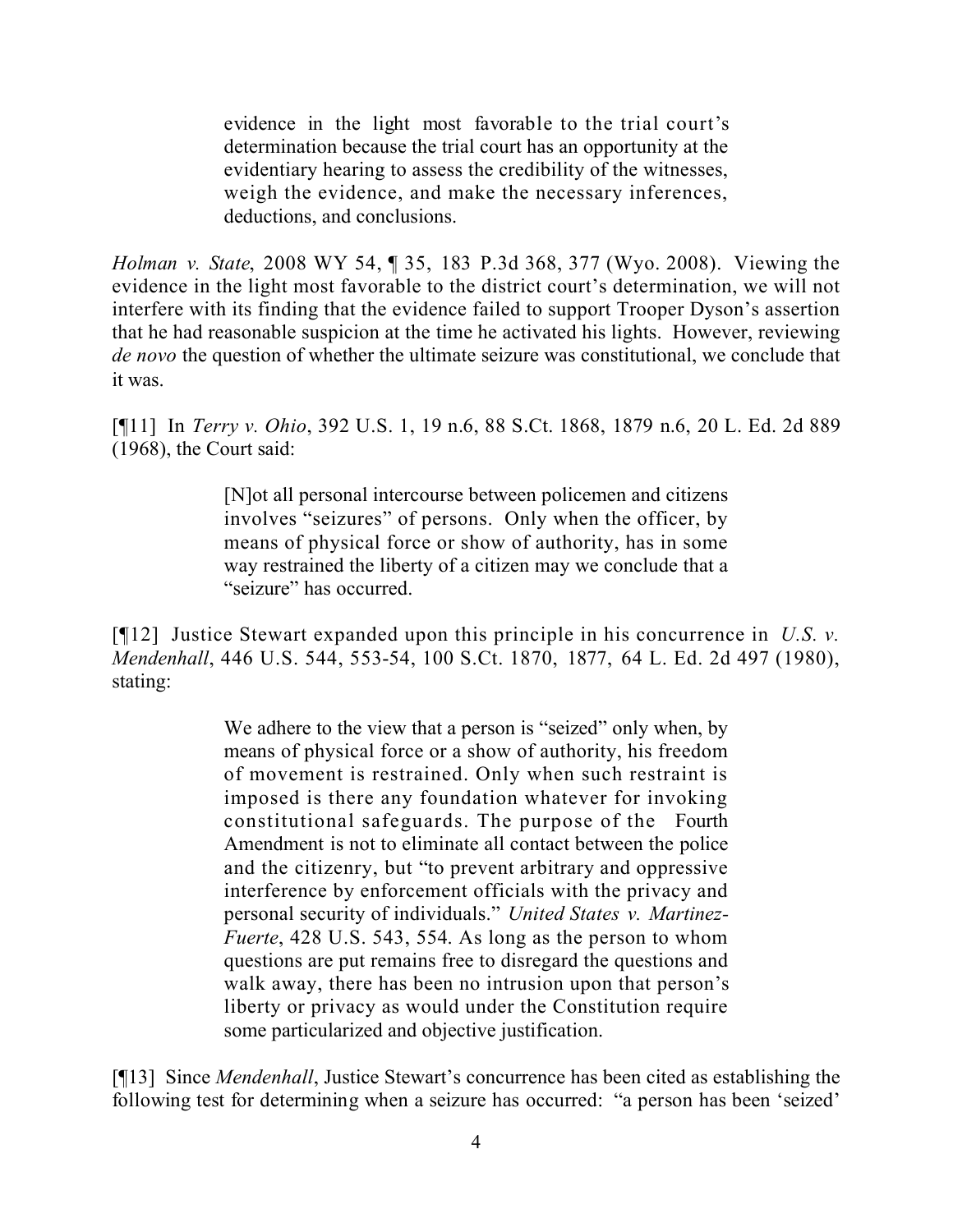within the meaning of the Fourth Amendment only if, in view of all of the circumstances surrounding the incident, a reasonable person would have believed that he was not free to leave." *Michigan v. Chesternut*, 486 U.S. 567, 572, 108 S.Ct. 1975, 1978, 100 L. Ed. 2d 565 (1988). Applying this test in the context of Mr. Holohan's case, it might appear that he was seized when Trooper Dyson activated his flashing lights because a reasonable person would have believed at that point he was not free to leave. Indeed, as the district court's order states, this Court has considered the activation of flashing lights by law enforcement as a factor in determining whether a seizure has occurred. *McChesney v. State*, 988 P.2d 1071, 1075 (Wyo. 1999). However, that factor must be considered "in view of all of the circumstances surrounding the incident." *Mendenhall,* 446 U.S. at 554, 100 S.Ct. at 1877. As stated in *Chesternut,* 486 U.S. at 574, 108 S.Ct. at 1980:

> The test is necessarily imprecise, because it is designed to assess the coercive effect of police conduct, taken as a whole, rather than to focus on particular details of that conduct in isolation. Moreover, what constitutes a restraint on liberty prompting a person to conclude that he is not free to "leave" will vary, not only with the particular police conduct at issue, but also with the setting in which the seizure occurs.

Thus, in *California v. Hodari*, 499 U.S. 621, 111 S.Ct. 1547, 113 L. Ed. 2d 690 (1991), the Court held that no seizure occurred when, upon a show of authority by law enforcement, the subject did not yield.

[¶14] In *Hodari*, two police officers were on patrol in a high-crime area when they saw a group of youths huddled around a car parked at a curb. When the youths saw the officers' car, they ran. This raised the officers' suspicions, and one of them left the car and ran around the block to intercept Hodari who had run into an alley. When Hodari saw the officer, he tossed away what appeared to be a small rock. The officer tackled and handcuffed him. The rock was found to be crack cocaine. In reviewing the trial court's denial of Hodari's motion to suppress the evidence of the cocaine, the court of appeals reversed, holding that Hodari was seized when the officer showed his authority by chasing after him, the seizure was unreasonable and the evidence was fruit of the illegal seizure.

[¶15] On certiorari, the United States Supreme Court reversed, holding that even if the officer lacked reasonable suspicion to pursue Hodari, the cocaine was not fruit of a seizure within the meaning of the Fourth Amendment because a seizure requires either the application of physical force with lawful authority or submission to the assertion of authority. Because the officer had not touched Hodari at the time he discarded the cocaine and because Hodari did not submit to the officer's show of authority, the Court held there was no seizure at the time he discarded the cocaine.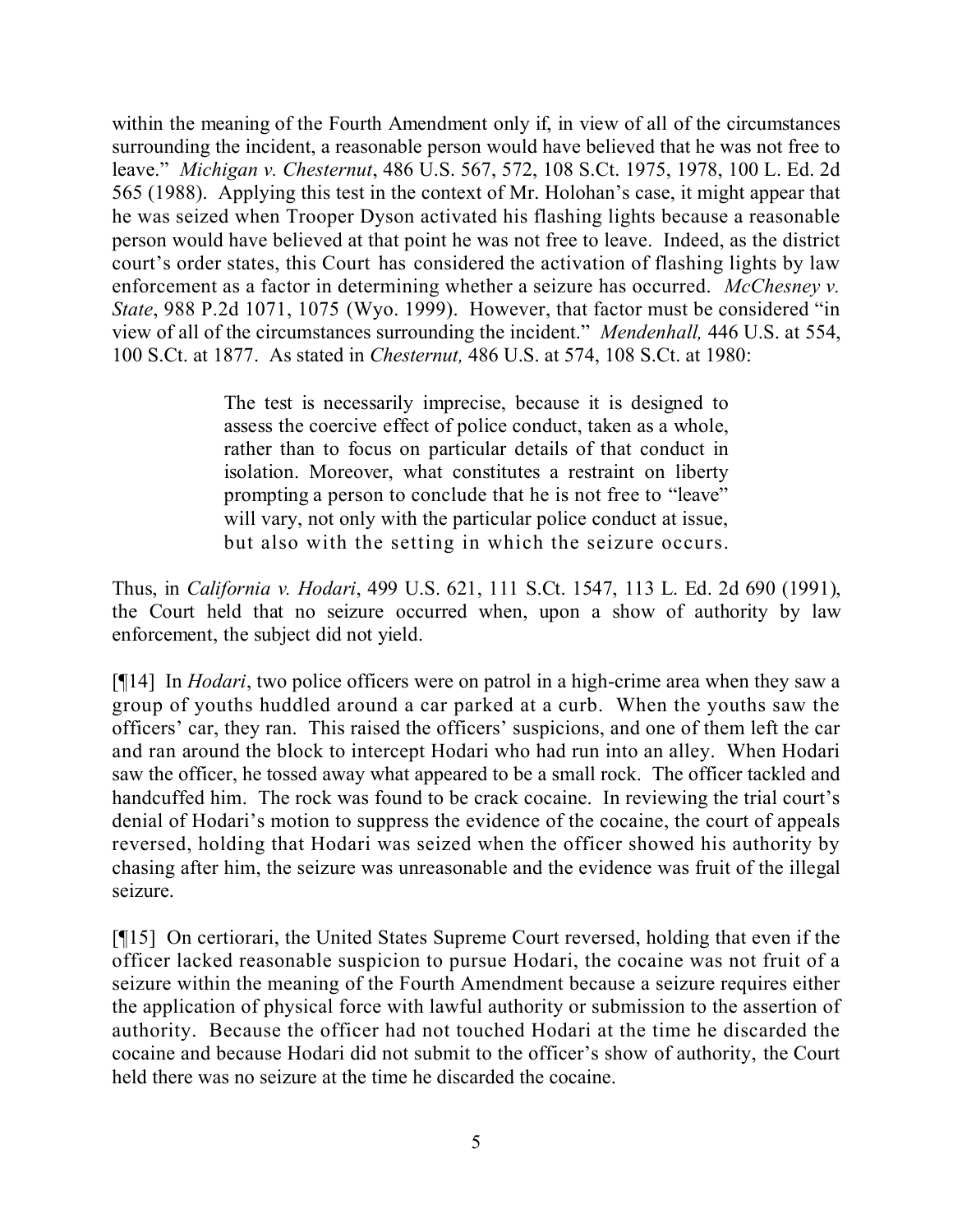[¶16] The Court reiterated its holding more recently as follows:

A person is seized by the police and thus entitled to challenge the government's action under the Fourth Amendment when the officer, "by means of physical force or show of authority," terminates or restrains his freedom of movement, *Florida v. Bostick*, 501 U.S. 429, 434, 111 S. Ct. 2382, 115 L. Ed. 2d 389 (1991) (quoting *Terry v. Ohio*, 392 U.S. 1, 19, n. 16, 88 S. Ct. 1868, 20 L. Ed. 2d 889 (1968)), "*through means intentionally applied*," *Brower v. County of Inyo*, 489 U.S. 593, 597, 109 S. Ct. 1378, 103 L. Ed. 2d 628 (1989) (emphasis in original). \* \* \* A police officer may make a seizure by a show of authority and without the use of physical force, but there is no seizure without actual submission; otherwise, there is at most an attempted seizure, so far as the Fourth Amendment is concerned.

*Brendlin v. California*, 551 U.S. 249, 254, 127 S.Ct. 2400, 2405, 168 L. Ed. 2d 132 (2007). *See also Wilson v. State*, 874 P.2d 215, 220 (Wyo. 1994), in which this Court said "a seizure based on a show of authority does not occur unless the subject yields to the authority."

[¶17] In the present case, the district court found that the vehicle continued on for a considerable distance after Trooper Dyson activated his flashing lights. This finding was based on the trooper's testimony that he turned on his siren because the vehicle did not respond to his flashing lights and the vehicle kept going for approximately two miles before stopping. Applying these facts to the law, it must be concluded that the driver of the vehicle did not submit to the trooper's show of authority and there was no Fourth Amendment seizure until the vehicle pulled off the highway and stopped. There having been no seizure until then, the trooper's testimony that he saw the vehicle swerving side to side as it traveled the two miles before stopping and saw the driver and one of the passengers switch seats was not fruit of an illegal seizure and was admissible.

[¶18] In concluding otherwise, the district court relied on *McChesney*, 988 P.2d 1071. There, law enforcement received an anonymous REDDI (report every drunk driver immediately) report that a red Mercury with temporary plates was heading eastbound on Interstate 90 weaving between lanes, passing cars, and slowing down in order to pass them again. *Id.* at 1073. A police officer positioned his patrol car to wait for the vehicle and verify the report. *Id*. When the red Mercury with temporary plates passed him, the officer pulled out behind it and followed. *Id*. Although he observed no weaving or other traffic violation, the officer followed the Mercury into a convenience store parking lot, activating his flashing lights as he did so, and parked directly behind the vehicle, blocking it from leaving. *Id.* at 1073, 1075. Under those circumstances, we concluded a